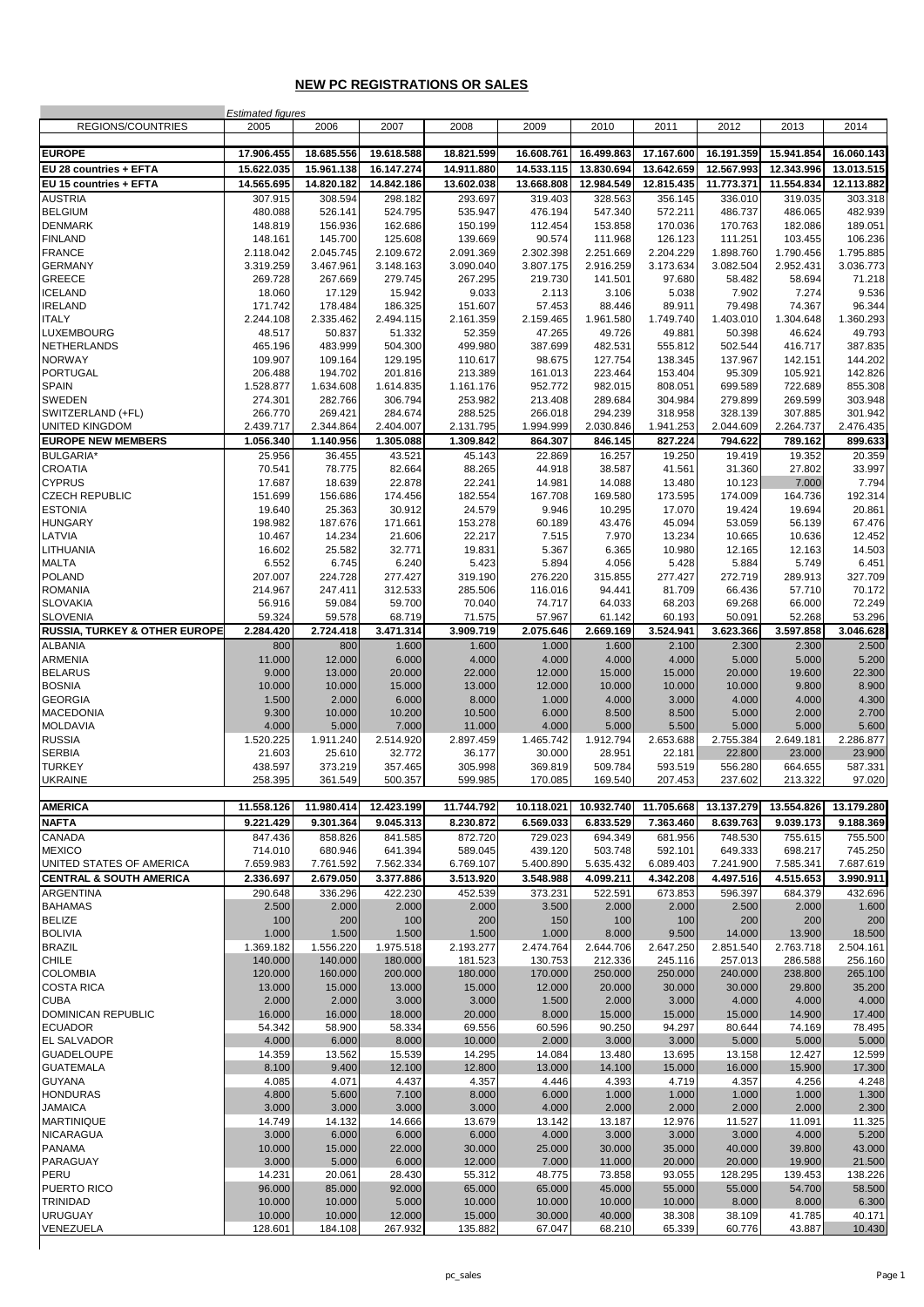#### **NEW PC REGISTRATIONS OR SALES**

| <b>ALL COUNTRIES</b><br>*only I V     | 45.228.532                       | 47.781.312          | 50.593.430          | 49.685.981           | 49.340.449           | 55.484.058           | 57.406.832           | 60.475.592           | 62.756.512           | 64.958.981           |
|---------------------------------------|----------------------------------|---------------------|---------------------|----------------------|----------------------|----------------------|----------------------|----------------------|----------------------|----------------------|
| ZIMBABWE                              | 7.000                            | 6.000               | 3.000               | 3.000                | 3.000                | 2.000                | 3.000                | 3.000                | 3.000                | 4.100                |
| ZAMBIA                                | 2.300                            | 2.700               | 2.800               | 2.600                | 3.000                | 2.000                | 2.000                | 2.000                | 2.000                | 2.000                |
| <b>UGANDA</b>                         | 3.000                            | 3.500               | 3.000               | 3.000                | 3.000                | 3.000                | 3.000                | 3.000                | 3.000                | 3.000                |
| <b>TUNISIA</b>                        | 25.000                           | 30.000              | 30.000              | 33.000               | 35.000               | 45.000               | 35.000               | 37.000               | 35.000               | 37.100               |
| <b>TANZANIA</b>                       | 2.000                            | 2.000               | 2.000               | 2.000                | 2.000                | 2.000                | 3.000                | 3.000                | 3.500                | 1.000                |
| <b>SUDAN</b>                          | 2.000                            | 2.000               | 2.500               | 3.000                | 7.000                | 2.000                | 2.000                | 2.000                | 1.500                | 1.800                |
| <b>SENEGAL</b><br><b>SOUTH AFRICA</b> | 3.000<br>419.868                 | 3.000<br>481.558    | 3.000<br>434.653    | 3.000<br>329.262     | 4.000<br>258.129     | 4.000<br>337.130     | 3.500<br>396.292     | 4.000<br>440.002     | 4.000<br>450.561     | 4.500<br>439.264     |
| <b>REUNION</b>                        | 25.142                           | 22.437              | 24.819              | 23.267               | 20.935               | 20.295               | 21.111               | 19.795               | 19.465               | 20.605               |
| <b>NIGERIA</b>                        | 16.000                           | 22.000              | 7.000               | 7.000                | 34.000               | 25.000               | 30.000               | 40.000               | 40.000               | 42.000               |
| <b>MOROCCO</b>                        | 56.183                           | 75.295              | 90.941              | 102.095              | 93.761               | 91.119               | 99.727               | 117.818              | 108.177              | 109.649              |
| <b>MAURITIUS</b>                      | 2.900                            | 3.500               | 4.000               | 4.000                | 3.000                | 4.000                | 3.000                | 7.000                | 7.500                | 8.600                |
| MADAGASCAR<br><b>MALAWI</b>           | 930<br>930                       | 1.100<br>1.100      | 1.100<br>1.100      | 1.000<br>1.000       | 900<br>1.000         | 900<br>1.500         | 1.100<br>1.500       | 1.200<br>1.000       | 1.200<br>1.000       | 1.600<br>1.100       |
| LIBYA                                 | 35.000                           | 35.000              | 36.000              | 37.000               | 37.500               | 38.000               | 39.000               | 20.000               | 30.000               | 30.000               |
| <b>LIBERIA</b>                        | 300                              | 200                 | 300                 | 300                  | 200                  | 300                  | 200                  | 210                  | 210                  | 200                  |
| <b>KENYA</b>                          | 2.000                            | 3.000               | 2.000               | 2.000                | 5.000                | 4.000                | 4.000                | 2.000                | 2.500                | 3.000                |
| <b>IVORY COAST</b>                    | 2.000                            | 2.500               | 2.000               | 2.500                | 3.000                | 3.500                | 3.500                | 5.000                | 4.000                | 4.300                |
| <b>GABON</b><br><b>GHANA</b>          | 800<br>2.500                     | 1.000<br>3.000      | 1.200<br>3.500      | 2.500<br>3.500       | 2.000<br>4.500       | 2.000<br>4.000       | 2.000<br>6.000       | 3.500<br>6.500       | 3.000<br>6.600       | 2.900<br>6.900       |
| <b>EGYPT</b>                          | 94.538                           | 132.373             | 179.149             | 203.729              | 158.926              | 192.848              | 210.300              | 222.700              | 220.000              | 273.500              |
| CONGO                                 | 200                              | 200                 | 200                 | 500                  | 1.500                | 1.500                | 1.500                | 1.500                | 1.500                | 1.500                |
| CAMEROON                              | 1.300                            | 1.400               | 1.400               | 1.400                | 1.400                | 1.400                | 1.400                | 1.900                | 2.400                | 2.300                |
| <b>BURUNDI</b>                        | 500                              | 500                 | 600                 | 700                  | 700                  | 300                  | 200                  | 210                  | 210                  | 200                  |
| <b>BURKINA</b>                        | 500                              | 500                 | 500                 | 600                  | 550                  | 700                  | 500                  | 500                  | 700                  | 700                  |
| ANGOLA<br><b>BOTSWANA</b>             | 6.000<br>12.905                  | 8.000<br>13.073     | 3.500<br>16.538     | 3.500<br>20.037      | 10.000<br>19.354     | 20.000<br>20.972     | 10.000<br>25.204     | 17.000<br>31.471     | 20.000<br>31.122     | 24.000<br>26.500     |
| <b>ALGERIA</b>                        | 71.046                           | 81.803              | 97.239              | 111.753              | 131.259              | 97.765               | 165.415              | 188.990              | 59.570               | 47.700               |
| <b>AFRICA</b>                         | 795.842                          | 938.739             | 954.039             | 907.243              | 844.614              | 927.229              | 1.073.449            | 1.182.296            | 1.061.715            | 1.100.018            |
|                                       |                                  |                     |                     |                      |                      |                      |                      |                      |                      |                      |
| <b>YEMEN</b>                          | 4.000                            | 4.700               | 4.800               | 5.000                | 5.000                | 2.000                | 2.000                | 2.000                | 2.000                | 2.100                |
| <b>UZBEKISTAN</b><br><b>VIETNAM</b>   | 28.500<br>24.888                 | 31.100<br>23.335    | 31.700<br>40.115    | 43.000<br>50.877     | 45.000<br>62.722     | 43.500<br>57.778     | 48.000<br>64.564     | 45.000<br>44.070     | 45.500<br>59.857     | 46.000<br>79.806     |
| UNITED ARAB EMIRATES                  | 137.000                          | 150.000             | 135.000             | 191.544              | 90.238               | 136.979              | 193.268              | 211.500              | 206.700              | 206.700              |
| <b>TUKMENISTAN</b>                    | 3.900                            | 4.200               | 4.300               | 4.500                | 4.500                | 4.500                | 5.000                | 4.500                | 4.500                | 4.600                |
| <b>THAILAND</b>                       | 178.291                          | 184.544             | 172.321             | 226.805              | 230.037              | 346.644              | 360.441              | 660.214              | 663.746              | 411.402              |
| <b>TAIWAN</b>                         | 325.840                          | 218.610             | 213.327             | 141.161              | 187.262              | 208.300              | 235.205              | 211.578              | 211.824              | 235.480              |
| <b>TAHITI</b>                         | 5.200                            | 5.100               | 5.400               | 5.000                | 3.500                | 3.500                | 4.000                | 3.000                | 2.500                | 2.500                |
| <b>SYRIA</b><br><b>TADJIKISTAN</b>    | 32.985<br>5.300                  | 45.467<br>5.700     | 36.000<br>5.800     | 42.000<br>6.000      | 46.000<br>7.000      | 78.147<br>6.500      | 33.160<br>7.500      | 36.300<br>6.000      | 35.500<br>6.000      | 33.400<br>6.100      |
| <b>SRI LANKA</b>                      | 2.600                            | 2.800               | 2.900               | 3.000                | 3.000                | 2.000                | 7.000                | 8.000                | 10.000               | 13.800               |
| <b>SOUTH KOREA</b>                    | 941.483                          | 983.377             | 1.050.299           | 1.034.493            | 1.239.942            | 1.318.257            | 1.324.095            | 1.325.229            | 1.305.570            | 1.473.281            |
| <b>SINGAPORE</b>                      | 109.167                          | 116.849             | 110.814             | 100.979              | 73.183               | 47.273               | 33.493               | 32.724               | 27.955               | 28.932               |
| <b>SAUDI ARABIA</b>                   | 408.700                          | 401.100             | 404.800             | 400.000              | 390.000              | 450.000              | 460.000              | 540.000              | 570.000              | 632.700              |
| <b>PHILIPPINES</b><br>QATAR           | 35.063<br>61.200                 | 38.131<br>60.100    | 41.107<br>60.700    | 44.313<br>60.000     | 46.111<br>40.000     | 59.623<br>40.000     | 57.768<br>45.000     | 64.165<br>60.000     | 76.822<br>65.000     | 108.327<br>71.500    |
| <b>PALESTINE</b>                      | 13.500                           | 15.700              | 16.400              | 18.400               | 13.400               | 17.400               | 19.700               | 21.600               | 21.100               | 21.100               |
| <b>PAKISTAN</b>                       | 141.326                          | 160.256             | 159.457             | 127.863              | 94.437               | 130.038              | 140.184              | 136.026              | 121.122              | 123.950              |
| <b>OMAN</b>                           | 148.100                          | 145.400             | 146.700             | 145.000              | 105.000              | 115.000              | 115.000              | 130.000              | 140.000              | 138.600              |
| <b>NEW ZEALAND</b>                    | 77.825                           | 76.804              | 77.454              | 73.397               | 54.404               | 62.029               | 63.471               | 76.871               | 82.433               | 84.007               |
| <b>NEPAL</b><br><b>NEW CALEDONIA</b>  | 1.000<br>7.397                   | 1.000<br>7.251      | 2.000<br>7.717      | 1.500<br>7.853       | 2.000<br>7.246       | 1.000<br>7.354       | 3.000<br>7.525       | 3.600<br>7.250       | 3.500<br>5.934       | 5.300<br>5.343       |
| <b>MYANMAR</b>                        | 1.000                            | 1.000               | 1.000               | 1.200                | 1.500                | 1.800                | 1.800                | 2.100                | 2.000                | 1.000                |
| <b>MONGOLIA</b>                       | 500                              | 500                 | 1.000               | 3.000                | 3.000                | 3.000                | 3.000                | 2.000                | 1.500                | 1.100                |
| <b>MALAYSIA</b>                       | 410.892                          | 374.169             | 442.885             | 497.459              | 486.342              | 543.594              | 535.113              | 552.189              | 576.657              | 588.341              |
| <b>LEBANON</b>                        | 15.000                           | 15.000              | 20.000              | 33.000               | 32.000               | 33.000               | 31.000               | 35.500               | 35.500               | 38.300               |
| <b>KUWAIT</b><br>LAOS                 | 50.000<br>1.000                  | 65.000<br>1.000     | 70.000<br>1.500     | 80.000<br>2.000      | 90.000<br>3.000      | 90.000<br>4.000      | 95.000<br>4.000      | 116.500<br>5.000     | 125.000<br>6.000     | 126.300<br>9.800     |
| <b>KIRGHIZISTAN</b>                   | 5.000                            | 5.000               | 5.000               | 4.000                | 4.500                | 4.000                | 5.000                | 4.000                | 4.000                | 4.000                |
| <b>KAZAKSTAN</b>                      | 39.800                           | 39.100              | 39.500              | 39.000               | 40.000               | 24.000               | 38.348               | 86.959               | 153.664              | 151.424              |
| <b>JORDAN</b>                         | 10.000                           | 5.000               | 5.000               | 9.000                | 10.500               | 10.000               | 11.000               | 11.500               | 14.500               | 15.700               |
| <b>JAPAN</b>                          | 4.748.482                        | 4.612.318           | 4.325.508           | 4.184.266            | 3.905.310            | 4.203.181            | 3.509.036            | 4.572.333            | 4.562.282            | 4.699.590            |
| <b>IRAN</b><br><b>ISRAEL</b>          | 730.000<br>130.000               | 850.000<br>130.000  | 900.000<br>200.000  | 1.000.000<br>170.000 | 1.100.000<br>160,000 | 1.410.403<br>200.000 | 1.452.965<br>210.000 | 901.268<br>190.000   | 691.709<br>200.000   | 1.106.700<br>228.000 |
| <b>IRAK</b>                           | 2.000                            | 5.000               | 4.000               | 20.000               | 35.000               | 65.000               | 71.500               | 80.000               | 78.200               | 61.000               |
| <b>INDONESIA</b>                      | 364.319                          | 222.387             | 314.769             | 425.267              | 359.367              | 541.475              | 602.291              | 780.785              | 880.032              | 879.461              |
| <b>INDIA</b>                          | 1.106.863                        | 1.311.373           | 1.511.812           | 1.545.414            | 1.816.878            | 2.387.197            | 2.510.313            | 2.781.919            | 2.553.979            | 2.570.531            |
| <b>CHINA</b><br><b>HONG-KONG</b>      | 3.971.101<br>27.483              | 5.175.961<br>27.877 | 6.297.538<br>33.462 | 6.755.609<br>35.182  | 10.331.315<br>28.797 | 13.757.794<br>41.638 | 14.472.416<br>44.845 | 15.495.240<br>45.283 | 17.927.730<br>46.147 | 19.700.569<br>48.500 |
| CAMBODGE                              | 1.000                            | 1.000               | 1.500               | 1.500                | 1.500                | 1.500                | 2.000                | 2.000                | 2.000                | 2.400                |
| <b>BRUNEI</b>                         | 15.000                           | 15.000              | 10.000              | 15.000               | 10.000               | 10.000               | 15.000               | 15.000               | 14.700               | 18.100               |
| <b>BANGLADESH</b>                     | 6.500                            | 9.000               | 12.000              | 17.000               | 21.500               | 20.700               | 20.800               | 24.600               | 24.000               | 29.300               |
| AZERBAIDJAN<br><b>BAHRAIN</b>         | 12.100<br>18.000                 | 13.000<br>18.000    | 15.000<br>20.000    | 15.000<br>30.000     | 10.000<br>28.000     | 13.000<br>29.000     | 10.000<br>26.000     | 14.000<br>40.000     | 21.000<br>43.500     | 23.300<br>49.600     |
| <b>AUSTRALIA</b>                      | 608.804                          | 598.394             | 637.019             | 596.765              | 540.562              | 592.122              | 559.314              | 576.855              | 566.454              | 531.596              |
| <b>ASIA/OCEANIA/MIDDLE EAST</b>       | 14.968.109                       | 16.176.603          | 17.597.604          | 18.212.347           | 21.769.053           | 27.124.226           | 27.460.115           | 29.964.658           | 32.198.117           | 34.619.540           |
|                                       |                                  |                     |                     |                      |                      |                      |                      |                      |                      |                      |
| REGIONS/COUNTRIES                     | <b>Estimated figures</b><br>2005 | 2006                | 2007                | 2008                 | 2009                 | 2010                 | 2011                 | 2012                 | 2013                 | 2014                 |
|                                       |                                  |                     |                     |                      |                      |                      |                      |                      |                      |                      |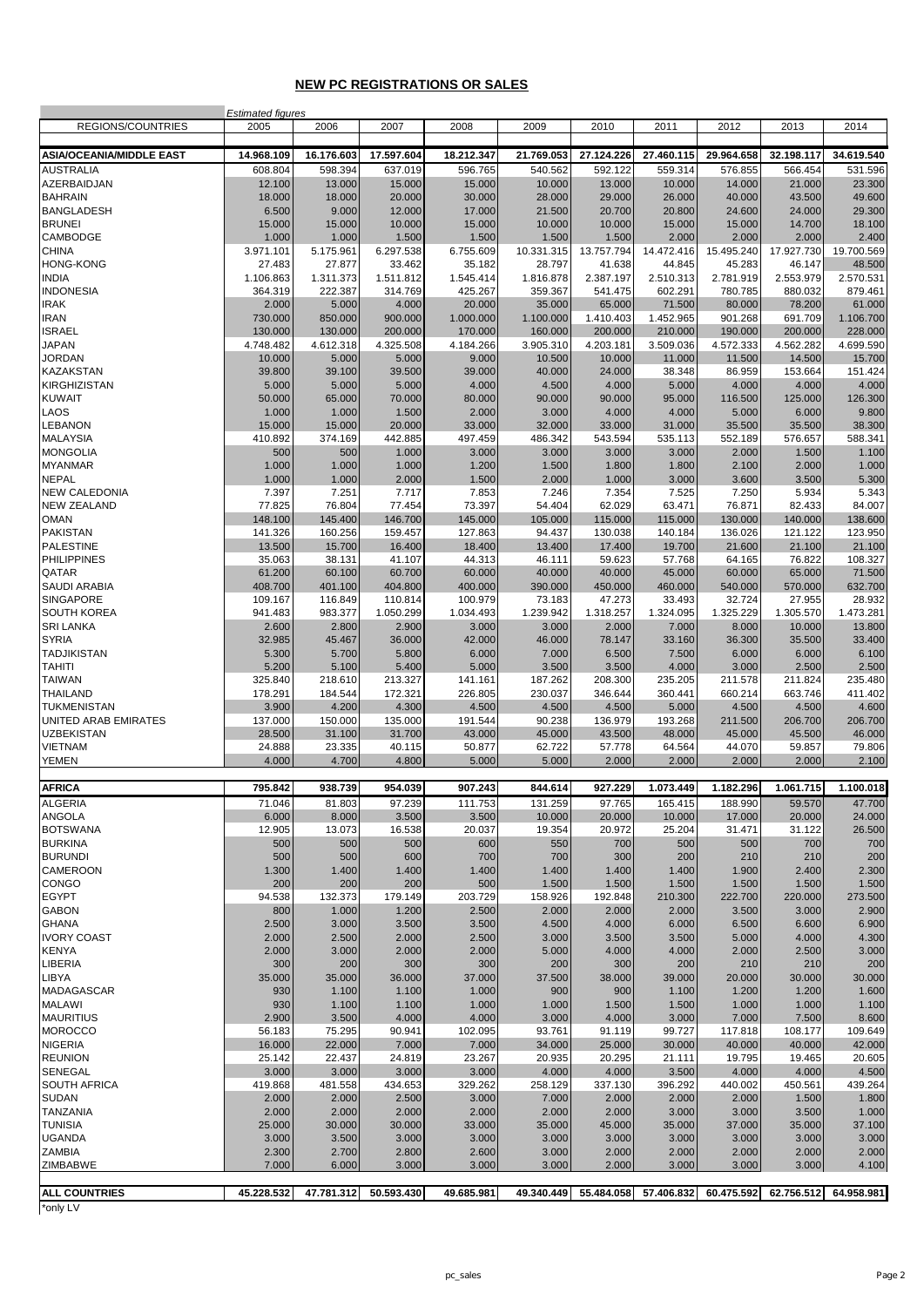#### **NEW CV REGISTRATIONS OR SALES**

|                                    | <b>Estimated figures</b> |            |            |           |           |           |           |            |            |            |
|------------------------------------|--------------------------|------------|------------|-----------|-----------|-----------|-----------|------------|------------|------------|
| REGIONS/COUNTRIES                  | 2005                     | 2006       | 2007       | 2008      | 2009      | 2010      | 2011      | 2012       | 2013       | 2014       |
|                                    |                          |            |            |           |           |           |           |            |            |            |
| <b>EUROPE</b>                      | 3.156.871                | 3.178.284  | 3.388.134  | 3.050.831 | 2.036.590 | 2.308.825 | 2.572.419 | 2.471.908  | 2.401.136  | 2.420.824  |
|                                    |                          | 2.555.352  |            |           |           | 1.834.396 |           |            |            |            |
| EU 28 countries + EFTA             | 2.564.001                |            | 2.722.937  | 2.474.026 | 1.693.598 |           | 2.021.778 | 1.790.428  | 1.791.626  | 1.922.048  |
| EU 15 countries + EFTA             | 2.376.384                | 2.341.547  | 2.455.125  | 2.211.214 | 1.559.242 | 1.712.171 | 1.868.381 | 1.646.633  | 1.636.178  | 1.754.885  |
| <b>AUSTRIA</b>                     | 37.678                   | 38.793     | 41.509     | 42.303    | 31.026    | 34.001    | 40.510    | 38.819     | 38.857     | 38.897     |
| <b>BELGIUM</b>                     | 71.413                   | 68.313     | 77.570     | 76.745    | 60.066    | 60.157    | 71.300    | 63.782     | 61.074     | 61.174     |
| <b>DENMARK</b>                     | 62.340                   | 69.403     | 63.528     | 40.970    | 19.334    | 19.708    | 28.482    | 28.384     | 28.753     | 32.657     |
| <b>FINLAND</b>                     | 19.960                   | 20.973     | 22.234     | 21.329    | 12.442    | 14.428    | 18.302    | 15.254     | 13.913     | 13.184     |
| <b>FRANCE</b>                      | 480.141                  | 498.420    | 519.514    | 523.460   | 416.201   | 457.215   | 482.823   | 432.971    | 416.917    | 415.042    |
| <b>GERMANY</b>                     | 295.627                  | 304.433    | 334.116    | 334.999   | 242.178   | 282.157   | 334.820   | 311.498    | 305.287    | 319.945    |
| GREECE                             |                          |            |            |           |           |           |           | 4.036      |            |            |
|                                    | 25.538                   | 26.391     | 27.130     | 25.570    | 17.388    | 12.341    | 7.002     |            | 3.876      | 5.414      |
| <b>ICELAND</b>                     | 2.810                    | 3.069      | 3.363      | 1.546     | 358       | 289       | 433       | 605        | 748        | 1.096      |
| <b>IRELAND</b>                     | 41.964                   | 47.239     | 50.028     | 34.013    | 10.578    | 11.540    | 12.532    | 12.230     | 12.729     | 18.646     |
| <b>ITALY</b>                       | 251.328                  | 270.913    | 283.060    | 260.559   | 197.978   | 202.573   | 193.209   | 142.754    | 116.166    | 132.349    |
| LUXEMBOURG                         | 4.605                    | 4.675      | 5.315      | 6.046     | 4.197     | 4.267     | 5.134     | 4.651      | 4.262      | 4.529      |
| NETHERLANDS                        | 80.787                   | 84.718     | 97.234     | 104.155   | 64.208    | 59.781    | 71.945    | 69.349     | 64.399     | 62.806     |
| <b>NORWAY</b>                      | 42.681                   | 49.243     | 53.008     | 42.630    | 28.762    | 34.600    | 41.968    | 38.942     | 37.891     | 36.071     |
| <b>PORTUGAL</b>                    | 71.982                   | 70.472     | 74.790     | 61.738    | 42.747    | 49.290    | 37.958    | 18.126     | 20.768     | 29.531     |
| <b>SPAIN</b>                       | 430.611                  | 318.526    | 324.463    | 201.410   | 121.450   | 132.104   | 123.353   | 91.402     | 100.261    | 131.973    |
| SWEDEN                             | 41.807                   | 47.194     | 51.923     | 47.477    | 34.105    | 44.450    | 54.082    | 46.542     | 43.468     | 48.519     |
| SWITZERLAND (+FL)                  | 26.702                   | 29.276     | 30.728     | 32.801    | 28.681    | 30.540    | 36.298    | 38.134     | 35.833     | 36.462     |
| <b>UNITED KINGDOM</b>              | 388.410                  | 389.496    | 395.612    | 353.463   | 227.543   | 262.730   | 308.230   | 289.154    | 330.976    | 366.590    |
|                                    |                          |            |            |           |           |           |           |            |            |            |
| <b>EUROPE NEW MEMBERS</b>          | 187.617                  | 213.805    | 267.812    | 262.812   | 134.356   | 122.225   | 153.397   | 143.795    | 155.448    | 167.163    |
| <b>BULGARIA*</b>                   | 8.984                    | 8.845      | 11.815     | 12.784    | 3.944     | 3.825     | 4.279     | 3.351      | 3.614      | 3.972      |
| <b>CROATIA</b>                     | 9.134                    | 10.317     | 12.031     | 12.150    | 5.941     | 3.444     | 4.374     | 4.294      | 6.017      | 6.273      |
| <b>CYPRUS</b>                      | 3.299                    | 3.744      | 4.639      | 5.292     | 3.438     | 3.832     | 2.478     | 1.440      | 949        | 1.177      |
| <b>CZECH REPUBLIC</b>              | 24.224                   | 26.945     | 32.582     | 32.897    | 19.082    | 17.068    | 21.350    | 19.786     | 21.203     | 23.280     |
| <b>ESTONIA</b>                     | 3.871                    | 5.391      | 6.568      | 4.421     | 1.543     | 1.908     | 3.276     | 3.649      | 3.689      | 3.798      |
| <b>HUNGARY</b>                     | 20.479                   | 21.604     | 21.920     | 21.559    | 10.619    | 11.745    | 15.899    | 15.109     | 16.836     | 21.243     |
| LATVIA                             | 5.668                    | 7.510      | 9.484      | 6.668     | 1.403     | 2.399     | 4.695     | 3.832      | 3.844      | 3.809      |
| LITHUANIA                          | 3.037                    | 4.861      | 6.919      | 4.254     | 877       | 1.169     | 3.332     | 4.504      | 5.423      | 4.536      |
| <b>MALTA</b>                       | 677                      | 575        | 879        | 735       | 480       | 948       | 1.602     | 591        | 563        | 583        |
| <b>POLAND</b>                      | 48.100                   | 55.746     | 77.858     | 79.297    | 46.121    | 50.722    | 61.354    | 57.080     | 63.284     | 64.771     |
|                                    |                          |            |            |           |           |           |           |            |            |            |
| <b>ROMANIA</b>                     | 33.495                   | 35.574     | 44.044     | 40.361    | 17.545    | 9.649     | 13.799    | 14.287     | 13.306     | 15.360     |
| <b>SLOVAKIA</b>                    | 18.117                   | 24.435     | 29.394     | 32.338    | 18.044    | 9.787     | 9.701     | 8.921      | 9.206      | 9.723      |
| <b>SLOVENIA</b>                    | 8.532                    | 8.258      | 9.679      | 10.056    | 5.319     | 5.729     | 7.258     | 6.951      | 7.514      | 8.638      |
| RUSSIA, TURKEY & OTHER EUROPI      | 592.870                  | 622.932    | 665.197    | 576.805   | 342.992   | 474.429   | 550.641   | 681.480    | 609.510    | 498.776    |
| <b>ALBANIA</b>                     | 200                      | 200        | 200        | 200       | 200       | 200       | 160       | 200        | 190        | 250        |
| <b>ARMENIA</b>                     | 430                      | 450        | 480        | 400       | 400       | 400       | 400       | 400        | 390        | 400        |
| <b>BELARUS</b>                     | 4.000                    | 5.000      | 7.000      | 10.000    | 5.000     | 4.000     | 5.000     | 4.500      | 4.400      | 3.500      |
| <b>BOSNIA</b>                      | 1.500                    | 1.600      | 1.700      | 1.400     | 1.205     | 1.000     | 1.000     | 739        | 720        | 600        |
| <b>GEORGIA</b>                     | 1.200                    | 1.200      | 1.300      | 1.000     | 1.000     | 1.000     | 1.000     | 1.300      | 1.300      | 1.200      |
| <b>MACEDONIA</b>                   | 760                      | 790        | 1.000      | 1.000     | 800       | 1.000     | 900       | 650        | 800        | 800        |
|                                    |                          |            |            |           |           |           |           |            |            |            |
| <b>MOLDAVIA</b>                    | 550                      | 570        | 610        | 500       | 200       | 200       | 400       | 300        | 400        | 400        |
| <b>RUSSIA</b>                      | 286.400                  | 333.600    | 383.112    | 324.887   | 131.715   | 194.341   | 247.924   | 386.167    | 349.469    | 258.789    |
| <b>SERBIA</b>                      | 2.913                    | 5.151      | 7.175      | 8.078     | 3.500     | 2.291     | 3.140     | 3.900      | 3.800      | 3.900      |
| <b>TURKEY</b>                      | 276.615                  | 244.619    | 237.297    | 188.357   | 187.307   | 251.129   | 270.920   | 261.340    | 228.469    | 220.000    |
| UKRAINE                            | 18.302                   | 29.752     | 25.323     | 40.983    | 11.665    | 18.868    | 19.797    | 21.984     | 19.572     | 8.937      |
|                                    |                          |            |            |           |           |           |           |            |            |            |
| <b>AMERICA</b>                     | 11.777.342               | 11.370.963 | 11.181.014 | 9.162.842 | 7.381.843 | 8.798.187 | 9.873.345 | 10.539.241 | 11.479.998 | 12.300.729 |
| <b>NAFTA</b>                       | 11.021.550               | 10.597.660 | 10.256.166 | 8.009.579 | 6.290.318 | 7.370.432 | 8.234.154 | 8.886.925  | 9.725.335  | 10.719.346 |
|                                    |                          |            |            |           |           |           |           |            |            |            |
| <b>CANADA</b>                      | 782.706                  | 807.182    | 848.760    | 800.802   | 753.209   | 889.039   | 938.265   | 967.648    | 1.024.908  | 1.133.937  |
| <b>MEXICO</b>                      | 454.498                  | 503.089    | 509.425    | 484.719   | 336.631   | 344.606   | 344.679   | 375.241    | 402.325    | 431.055    |
| UNITED STATES OF AMERICA           | 9.784.346                | 9.287.389  | 8.897.981  | 6.724.058 | 5.200.478 | 6.136.787 | 6.951.210 | 7.544.036  | 8.298.102  | 9.154.354  |
| <b>CENTRAL &amp; SOUTH AMERICA</b> | 755.792                  | 773.303    | 924.848    | 1.153.263 | 1.091.525 | 1.427.755 | 1.639.191 | 1.652.316  | 1.754.663  | 1.581.383  |
| <b>ARGENTINA</b>                   | 112.042                  | 124.182    | 142.696    | 159.231   | 113.911   | 175.813   | 209.497   | 233.661    | 279.538    | 181.152    |
| <b>BAHAMAS</b>                     | 851                      | 801        | 903        | 900       | 900       | 1.200     | 1.000     | 1.000      | 800        | 900        |
| <b>BELIZE</b>                      | 100                      | 100        | 100        | 200       | 250       | 150       | 200       | 200        | 210        | 200        |
| <b>BOLIVIA</b>                     | 1.800                    | 2.000      | 2.000      | 2.200     | 2.000     | 3.000     | 4.500     | 7.000      | 8.500      | 12.400     |
| <b>BRAZIL</b>                      | 345.462                  | 371.518    | 487.210    | 627.073   | 666.476   | 870.360   | 986.003   | 950.531    | 1.003.652  | 993.851    |
| <b>CHILE</b>                       | 60.000                   | 60.000     | 50.000     | 71.167    | 49.943    | 91.024    | 111.067   | 105.318    | 111.055    | 97.365     |
| <b>COLOMBIA</b>                    | 30.000                   | 45.000     | 35.000     | 30.000    | 25.000    | 35.000    | 45.000    | 45.000     | 48.000     | 49.000     |
| <b>COSTA RICA</b>                  | 3.000                    | 5.000      |            |           |           |           | 4.000     |            | 6.400      | 6.900      |
|                                    |                          |            | 4.000      | 4.000     | 4.500     | 4.000     |           | 6.000      |            |            |
| <b>CUBA</b>                        | 1.000                    | 600        | 500        | 1.100     | 400       | 400       | 500       | 500        | 530        | 500        |
| DOMINICAN REPUBLIC                 | 9.000                    | 7.000      | 7.000      | 8.000     | 4.000     | 6.000     | 6.000     | 6.000      | 6.400      | 7.000      |
| <b>ECUADOR</b>                     | 38.715                   | 30.658     | 33.444     | 43.128    | 32.168    | 41.922    | 45.596    | 40.802     | 39.643     | 41.520     |
| EL SALVADOR                        | 9.000                    | 6.000      | 6.000      | 6.000     | 1.000     | 4.000     | 5.000     | 6.000      | 6.400      | 6.800      |
| <b>GUADELOUPE</b>                  | 2.968                    | 2.982      | 3.349      | 3.352     | 2.844     | 2.529     | 2.669     | 2.294      | 2.289      | 2.174      |
| <b>GUATEMALA</b>                   | 3.700                    | 4.000      | 4.500      | 5.500     | 6.500     | 8.000     | 9.000     | 10.000     | 12.000     | 12.500     |
| <b>GUYANA</b>                      | 1.268                    | 1.533      | 1.745      | 1.637     | 1.501     | 1.324     | 1.317     | 1.368      | 1.286      | 1.286      |
| <b>HONDURAS</b>                    | 3.700                    | 4.000      | 5.000      | 6.000     | 7.000     | 8.000     | 9.000     | 10.000     | 11.000     | 10.300     |
| <b>JAMAICA</b>                     | 1.000                    | 1.000      | 2.000      | 2.000     | 2.000     | 1.000     | 1.500     | 2.500      | 2.700      | 2.700      |
| <b>MARTINIQUE</b>                  | 2.915                    | 3.019      | 3.174      | 3.089     | 2.505     | 2.099     | 2.349     | 2.049      | 1.927      | 2.026      |
| <b>NICARAGUA</b>                   | 5.000                    | 4.000      | 4.000      | 4.000     | 1.000     | 3.000     | 3.000     | 5.000      | 5.300      | 4.200      |
| <b>PANAMA</b>                      | 15.000                   | 15.000     | 4.000      | 5.000     | 8.000     | 8.000     | 9.000     | 8.000      | 8.500      | 9.200      |
|                                    |                          |            |            |           |           |           |           |            |            |            |
| PARAGUAY                           | 5.000                    | 3.000      | 5.000      | 9.000     | 5.000     | 8.000     | 10.000    | 10.000     | 10.700     | 9.500      |
| PERU                               | 9.115                    | 12.815     | 22.587     | 37.227    | 28.157    | 46.942    | 56.982    | 62.466     | 61.873     | 48.855     |
| PUERTO RICO                        | 40.000                   | 35.000     | 40.000     | 45.000    | 45.000    | 30.000    | 40.000    | 42.000     | 44.800     | 41.700     |
| <b>TRINIDAD</b>                    | 4.000                    | 4.000      | 3.000      | 4.000     | 4.000     | 4.000     | 4.000     | 6.500      | 6.900      | 9.700      |
| <b>URUGUAY</b>                     | 5.000                    | 5.000      | 7.000      | 10.000    | 8.000     | 15.000    | 16.661    | 18.350     | 19.269     | 16.377     |
| VENEZUELA                          | 46.156                   | 25.095     | 50.640     | 64.459    | 69.470    | 56.992    | 55.350    | 69.777     | 54.991     | 13.277     |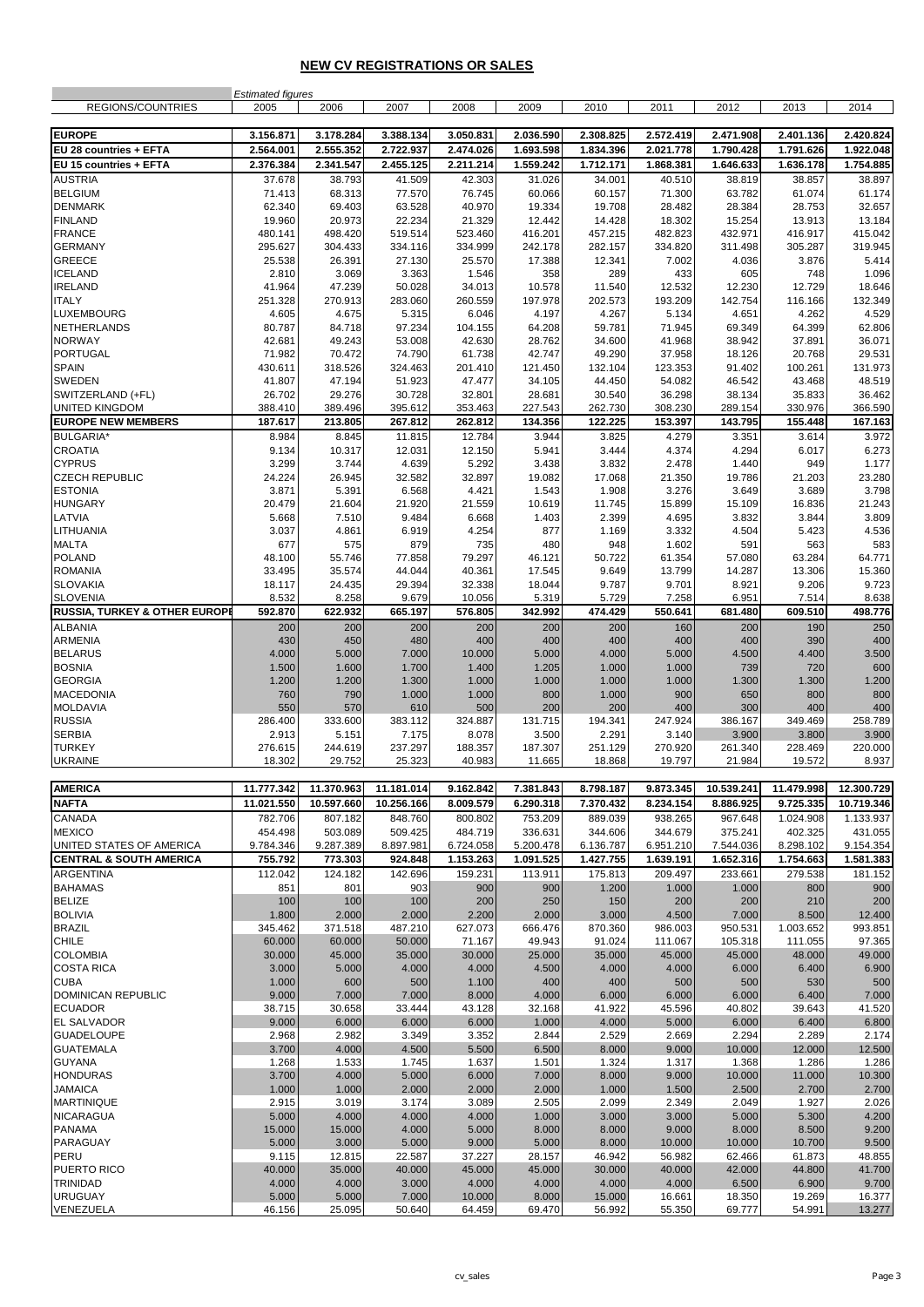#### **NEW CV REGISTRATIONS OR SALES**

|                                      | <b>Estimated figures</b> |                  |                  |                  |                  |                  |                  |                  |                   |                   |
|--------------------------------------|--------------------------|------------------|------------------|------------------|------------------|------------------|------------------|------------------|-------------------|-------------------|
| REGIONS/COUNTRIES                    | 2005                     | 2006             | 2007             | 2008             | 2009             | 2010             | 2011             | 2012             | 2013              | 2014              |
| <b>ASIA/OCEANIA/MIDDLE EAST</b>      | 5.476.699                | 5.690.387        | 6.044.472        | 6.060.899        | 6.499.743        | 8.126.437        | 7.951.144        | 8.294.123        | 8.393.027         | 8.028.405         |
| <b>AUSTRALIA</b>                     | 379.465                  | 364.272          | 412.963          | 415.399          | 396.766          | 443.452          | 449.123          | 535.177          | 569.773           | 581.628           |
| AZERBAIDJAN                          | 570                      | 590              | 740              | 800              | 800              | 700              | 850              | 1.000            | 1.700             | 1.900             |
| <b>BAHRAIN</b>                       | 2.000                    | 5.000            | 5.000            | 6.000            | 10.000           | 6.000            | 5.000            | 7.000            | 9.500             | 11.500            |
| <b>BANGLADESH</b>                    | 8.500                    | 10.100           | 10.000           | 11.000           | 17.000           | 19.700           | 19.100           | 18.800           | 18.500            | 22.600            |
| <b>BRUNEI</b>                        | 1.000                    | 1.000            | 1.000            | 1.000            | 500              | 500              | 2.000            | 5.000            | 4.900             | 5.900             |
| CAMBODGE                             | 700                      | 700              | 900              | 900              | 1.100            | 1.400            | 1.400            | 1.400            | 1.400             | 1.700             |
| <b>CHINA</b>                         | 1.787.088                | 2.040.011        | 2.493.990        | 2.624.893        | 3.313.479        | 4.304.142        | 4.032.698        | 3.811.195        | 4.056.349         | 3.791.324         |
| <b>HONG-KONG</b><br><b>INDIA</b>     | 8.380<br>333.592         | 7.590<br>439.519 | 7.535<br>481.909 | 8.935<br>437.657 | 4.103<br>449.391 | 7.599<br>653.193 | 8.488<br>777.424 | 8.626<br>813.589 | 11.402<br>687.323 | 13.700<br>606.232 |
| <b>INDONESIA</b>                     | 169.598                  | 96.517           | 118.572          | 178.507          | 126.721          | 223.235          | 291.873          | 335.445          | 349.779           | 328.558           |
| <b>IRAK</b>                          | 28.700                   | 27.200           | 31.000           | 42.000           | 28.000           | 100.000          | 60.000           | 40.000           | 39.300            | 26.700            |
| <b>IRAN</b>                          | 127.500                  | 121.000          | 137.900          | 190.000          | 220.000          | 232.440          | 235.229          | 143.162          | 113.041           | 180.900           |
| <b>ISRAEL</b>                        | 26.000                   | 26.000           | 20.000           | 22.000           | 14.500           | 17.000           | 17.000           | 16.500           | 15.500            | 14.400            |
| <b>JAPAN</b>                         | 1.103.552                | 1.127.202        | 983.692          | 897.967          | 704.023          | 752.967          | 701.188          | 797.388          | 813.231           | 863.297           |
| <b>JORDAN</b>                        | 10.100                   | 10.200           | 9.700            | 9.000            | 10.500           | 10.000           | 11.000           | 11.500           | 14.500            | 8.100             |
| <b>KAZAKSTAN</b>                     | 2.572                    | 3.820            | 6.581            | 5.500            | 5.000            | 5.000            | 5.000            | 11.272           | 12.046            | 12.137            |
| <b>KIRGHIZISTAN</b><br><b>KUWAIT</b> | 800<br>30.000            | 800<br>19.000    | 900<br>20.000    | 900<br>19.500    | 950<br>18.500    | 800<br>20.000    | 900<br>19.500    | 800<br>23.500    | 800<br>26.500     | 800<br>26.000     |
| LAOS                                 | 100                      | 150              | 300              | 600              | 1.000            | 1.000            | 1.000            | 2.000            | 3.000             | 4.900             |
| <b>LEBANON</b>                       | 1.000                    | 1.000            | 1.000            | 1.000            | 2.500            | 2.500            | 2.500            | 2.000            | 2.000             | 2.000             |
| <b>MALAYSIA</b>                      | 140.150                  | 116.579          | 44.291           | 50.656           | 50.563           | 61.562           | 65.010           | 75.564           | 79.136            | 78.124            |
| <b>MONGOLIA</b>                      | 300                      | 800              | 700              | 750              | 600              | 300              | 290              | 290              | 700               | 500               |
| <b>MYANMAR</b>                       | 1.000                    | 1.000            | 1.000            | 1.000            | 1.000            | 1.000            | 1.000            | 1.000            | 1.000             | 800               |
| <b>NEPAL</b>                         | 400                      | 500              | 600              | 800              | 1.000            | 1.000            | 1.000            | 2.000            | 2.000             | 3.000             |
| <b>NEW CALEDONIA</b>                 | 3.273                    | 4.047            | 4.743            | 4.831            | 4.969            | 5.418            | 5.301            | 4.737            | 4.441             | 3.844             |
| <b>NEW ZEALAND</b><br><b>OMAN</b>    | 39.601<br>60.100         | 35.407<br>60.700 | 37.587<br>57.800 | 32.793<br>53.500 | 18.798<br>50.500 | 21.221<br>63.000 | 20.672<br>54.500 | 23.924<br>74.500 | 30.861<br>75.000  | 29.669<br>69.800  |
| <b>PAKISTAN</b>                      | 25.681                   | 27.388           | 28.652           | 29.319           | 17.259           | 22.316           | 23.076           | 21.630           | 20.656            | 22.932            |
| <b>PALESTINE</b>                     | 3.100                    | 2.900            | 3.300            | 4.500            | 7.200            | 4.500            | 5.000            | 15.000           | 14.700            | 14.700            |
| <b>PHILIPPINES</b>                   | 62.000                   | 61.410           | 76.796           | 80.136           | 86.333           | 110.725          | 107.288          | 120.083          | 135.137           | 161.165           |
| QATAR                                | 23.600                   | 23.800           | 22.700           | 21.000           | 15.000           | 15.500           | 16.000           | 20.000           | 20.000            | 21.400            |
| <b>SAUDI ARABIA</b>                  | 157.000                  | 158.600          | 151.100          | 140.000          | 130.000          | 150.000          | 130.000          | 165.000          | 170.000           | 195.500           |
| <b>SINGAPORE</b>                     | 15.851                   | 15.634           | 11.440           | 9.595            | 6.320            | 4.618            | 6.077            | 4.523            | 6.156             | 14.292            |
| <b>SOUTH KOREA</b>                   | 235.658                  | 236.146          | 242.263          | 200.527          | 223.060          | 252.146          | 268.134          | 240.035          | 250.516           | 257.041           |
| <b>SRI LANKA</b>                     | 1.400                    | 1.400            | 1.800            | 1.800            | 2.000            | 1.000            | 1.000            | 1.500            | 2.000             | 1.700             |
| <b>SYRIA</b><br><b>TADJIKISTAN</b>   | 7.000<br>140             | 6.000<br>150     | 5.500<br>190     | 4.800<br>200     | 5.600<br>200     | 9.400<br>200     | 6.800<br>210     | 7.700<br>300     | 7.600<br>290      | 6.300<br>300      |
| <b>TAHITI</b>                        | 2.100                    | 2.000            | 2.300            | 2.200            | 1.700            | 2.000            | 1.000            | 1.000            | 1.000             | 1.400             |
| <b>TAIWAN</b>                        | 120.637                  | 87.848           | 63.107           | 37.648           | 42.188           | 44.200           | 50.585           | 58.500           | 46.929            | 46.650            |
| <b>THAILAND</b>                      | 514.215                  | 490.409          | 458.860          | 388.465          | 318.833          | 453.713          | 433.640          | 763.366          | 666.926           | 470.430           |
| <b>TUKMENISTAN</b>                   | 100                      | 100              | 120              | 200              | 200              | 200              | 200              | 200              | 200               | 200               |
| UNITED ARAB EMIRATES                 | 20.000                   | 25.000           | 30.000           | 42.048           | 114.850          | 31.344           | 50.714           | 57.400           | 56.400            | 56.400            |
| <b>UZBEKISTAN</b>                    | 6.700                    | 7.000            | 9.100            | 13.500           | 14.000           | 13.000           | 14.000           | 12.000           | 12.000            | 12.100            |
| <b>VIETNAM</b><br><b>YEMEN</b>       | 10.376<br>5.100          | 17.798<br>6.100  | 40.941<br>5.900  | 61.073<br>6.000  | 56.737<br>6.000  | 54.446<br>2.000  | 46.374<br>2.000  | 36.417<br>2.100  | 36.835<br>2.000   | 53.782<br>2.100   |
|                                      |                          |                  |                  |                  |                  |                  |                  |                  |                   |                   |
| <b>AFRICA</b>                        | 331.507                  | 389.575          | 386.113          | 371.519          | 336.451          | 346.669          | 399.689          | 418.697          | 444.144           | 455.703           |
| <b>ALGERIA</b>                       | 28.376                   | 27.775           | 29.791           | 35.139           | 45.514           | 35.641           | 62.510           | 66.177           | 66.000            | 54.800            |
| <b>ANGOLA</b>                        | 3.000                    | 4.000            | 2.000            | 2.000            | 5.000            | 10.000           | 5.000            | 11.000           | 9.000             | 11.700            |
| <b>BOTSWANA</b>                      | 5.627                    | 4.566            | 6.840            | 9.974            | 9.937            | 7.705            | 7.207            | 6.659            | 7.334             | 8.300             |
| <b>BURKINA</b>                       | 200                      | 200              | 200              | 300              | 500              | 400              | 1.000            | 300              | 400               | 200               |
| <b>BURUNDI</b>                       | 500                      | 500              | 500              | 300              | 300              | 300              | 300              | 300              | 320               | 200               |
| <b>CAMEROON</b><br><b>CONGO</b>      | 2.200                    | 2.700            | 2.600            | 2.400            | 1.200            | 1.500            | 1.500            | 1.500            | 2.000             | 2.100             |
| <b>EGYPT</b>                         | 890<br>26.899            | 1.060<br>38.241  | 910<br>26.911    | 800<br>36.104    | 2.000<br>46.595  | 1.000<br>56.069  | 1.000<br>61.600  | 1.500<br>63.600  | 900<br>63.000     | 900<br>75.600     |
| <b>GABON</b>                         | 3.000                    | 3.000            | 3.000            | 1.500            | 2.000            | 2.000            | 2.000            | 2.000            | 2.500             | 2.000             |
| <b>GHANA</b>                         | 2.000                    | 1.500            | 1.600            | 2.000            | 2.000            | 2.000            | 3.000            | 8.000            | 7.000             | 6.100             |
| <b>IVORY COAST</b>                   | 1.000                    | 1.000            | 2.000            | 1.500            | 1.500            | 2.000            | 2.000            | 2.500            | 2.000             | 2.100             |
| <b>KENYA</b>                         | 4.000                    | 2.000            | 5.000            | 5.000            | 2.500            | 2.000            | 2.000            | 7.500            | 10.500            | 10.500            |
| LIBERIA                              | 100                      | 100              | 100              | 200              | 100              | 200              | 200              | 200              | 220               | 200               |
| <b>LIBYA</b>                         | 12.000                   | 13.000           | 13.500           | 14.500           | 15.500           | 16.500           | 17.500           | 9.000            | 15.000            | 15.000            |
| <b>MADAGASCAR</b>                    | 1.700                    | 2.000            | 1.900            | 1.700            | 1.100            | 900              | 1.000            | 1.000            | 1.000             | 1.000             |
| <b>MALAWI</b>                        | 470                      | 570<br>2.000     | 560              | 500<br>2.000     | 500              | 700              | 800              | 500              | 540               | 600               |
| <b>MAURITIUS</b><br><b>MOROCCO</b>   | 1.900<br>7.472           | 8.981            | 2.000<br>12.656  | 19.265           | 2.000<br>16.208  | 2.000<br>12.317  | 1.500<br>12.366  | 2.500<br>12.488  | 2.700<br>12.578   | 2.000<br>12.411   |
| <b>NIGERIA</b>                       | 7.000                    | 16.000           | 5.000            | 5.000            | 17.000           | 12.000           | 15.000           | 10.000           | 12.000            | 11.900            |
| <b>REUNION</b>                       | 6.485                    | 7.345            | 7.330            | 6.712            | 4.904            | 4.460            | 5.157            | 5.154            | 4.768             | 5.152             |
| <b>SENEGAL</b>                       | 2.500                    | 3.500            | 4.000            | 4.000            | 2.000            | 2.000            | 2.000            | 2.000            | 2.000             | 2.300             |
| <b>SOUTH AFRICA</b>                  | 197.538                  | 232.757          | 241.455          | 204.125          | 137.093          | 155.777          | 175.949          | 183.919          | 200.184           | 205.240           |
| <b>SUDAN</b>                         | 1.000                    | 1.000            | 2.000            | 2.000            | 5.000            | 1.500            | 1.800            | 1.500            | 1.000             | 1.200             |
| <b>TANZANIA</b>                      | 1.000                    | 1.000            | 1.500            | 1.000            | 1.000            | 1.200            | 1.500            | 3.000            | 3.200             | 4.800             |
| <b>TUNISIA</b>                       | 8.000                    | 8.000            | 9.000            | 10.000           | 12.000           | 14.000           | 12.500           | 12.000           | 12.000            | 13.800            |
| <b>UGANDA</b><br><b>ZAMBIA</b>       | 1.000<br>650             | 1.000<br>780     | 1.000<br>760     | 500<br>1.000     | 500<br>1.000     | 500<br>1.000     | 1.000<br>1.000   | 1.500<br>1.500   | 2.000<br>2.000    | 1.900<br>2.000    |
| <b>ZIMBABWE</b>                      | 5.000                    | 5.000            | 2.000            | 2.000            | 1.500            | 1.000            | 1.300            | 1.400            | 2.000             | 1.700             |
|                                      |                          |                  |                  |                  |                  |                  |                  |                  |                   |                   |
| <b>ALL COUNTRIES</b>                 | 20.742.419               | 20.629.209       | 20.999.733       | 18.646.091       | 16.254.627       | 19.580.118       | 20.796.597       | 21.723.969       | 22.718.305        | 23.205.661        |

\*only LV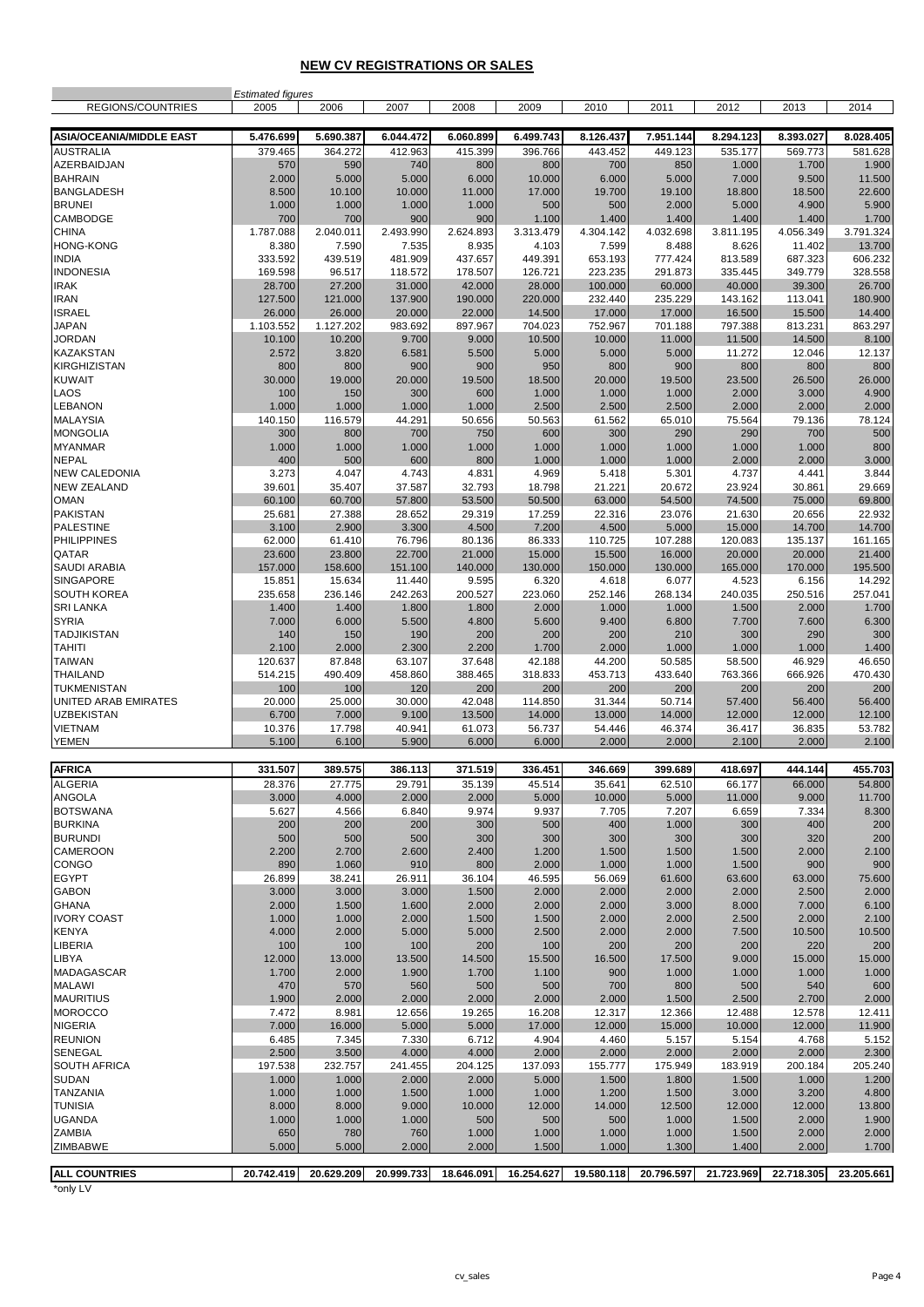## **REGISTRATIONS OR SALES OF NEW VEHICLES - ALL TYPES**

|                                               | <b>Estimated figures</b> |                          |                          |                          |                          |                          |                          |                          |                          |                          |
|-----------------------------------------------|--------------------------|--------------------------|--------------------------|--------------------------|--------------------------|--------------------------|--------------------------|--------------------------|--------------------------|--------------------------|
| REGIONS/COUNTRIES                             | 2005                     | 2006                     | 2007                     | 2008                     | 2009                     | 2010                     | 2011                     | 2012                     | 2013                     | 2014                     |
| <b>EUROPE</b>                                 | 21.063.326               | 21.863.840               | 23.006.722               | 21.872.430               | 18.645.351               | 18.808.688               | 19.740.019               | 18.663.267               | 18.342.990               | 18.480.967               |
| EU 28 countries + EFTA                        | 18.186.036               | 18.516.490               | 18.870.211               | 17.385.906               | 16.226.713               | 15.665.090               | 15.664.437               | 14.358.421               | 14.135.622               | 14.935.563               |
| EU 15 countries + EFTA                        | 16.942.079               | 17.161.729               | 17.297.311               | 15.813.252               | 15.228.050               | 14.696.720               | 14.683.816               | 13.420.004               | 13.191.012               | 13.868.767               |
| <b>AUSTRIA</b><br><b>BELGIUM</b>              | 345.593<br>551.501       | 347.387<br>594.454       | 339.691<br>602.365       | 336.000<br>612.692       | 350.429<br>536.260       | 362.564<br>607.497       | 396.655<br>643.511       | 374.829<br>550.519       | 357.892<br>547.139       | 342.215<br>544.113       |
| <b>DENMARK</b>                                | 211.159                  | 226.339                  | 226.214                  | 191.169                  | 131.788                  | 173.566                  | 198.518                  | 199.147                  | 210.839                  | 221.708                  |
| <b>FINLAND</b>                                | 168.121                  | 166.673                  | 147.842                  | 160.998                  | 103.016                  | 126.396                  | 144.425                  | 126.505                  | 117.368                  | 119.420                  |
| <b>FRANCE</b>                                 | 2.598.183                | 2.544.165                | 2.629.186                | 2.614.829                | 2.718.599                | 2.708.884                | 2.687.052                | 2.331.731                | 2.207.373                | 2.210.927                |
| <b>GERMANY</b>                                | 3.614.886                | 3.772.394                | 3.482.279                | 3.425.039                | 4.049.353                | 3.198.416                | 3.508.454                | 3.394.002                | 3.257.718                | 3.356.718                |
| <b>GREECE</b><br><b>ICELAND</b>               | 295.266<br>20.870        | 294.060<br>20.198        | 306.875<br>19.305        | 292.865<br>10.579        | 237.118<br>2.471         | 153.842<br>3.395         | 104.682<br>5.471         | 62.518<br>8.507          | 62.570<br>8.022          | 76.632<br>10.632         |
| <b>IRELAND</b>                                | 213.706                  | 225.723                  | 236.353                  | 185.620                  | 68.031                   | 99.986                   | 102.443                  | 91.728                   | 87.096                   | 114.990                  |
| <b>ITALY</b>                                  | 2.495.436                | 2.606.375                | 2.777.175                | 2.421.918                | 2.357.443                | 2.164.153                | 1.942.949                | 1.545.764                | 1.420.814                | 1.492.642                |
| <b>LUXEMBOURG</b>                             | 53.122                   | 55.512                   | 56.647                   | 58.405                   | 51.462                   | 53.993                   | 55.015                   | 55.049                   | 50.886                   | 54.322                   |
| <b>NETHERLANDS</b>                            | 545.983                  | 568.717                  | 601.534                  | 604.135                  | 451.907                  | 542.312                  | 627.757                  | 571.893                  | 481.116                  | 450.641                  |
| <b>NORWAY</b><br><b>PORTUGAL</b>              | 152.588<br>278.470       | 158.407<br>265.174       | 182.203<br>276.606       | 153.247<br>275.127       | 127.437<br>203.760       | 162.354<br>272.754       | 180.313<br>191.362       | 176.909<br>113.435       | 180.042<br>126.689       | 180.273<br>172.357       |
| <b>SPAIN</b>                                  | 1.959.488                | 1.953.134                | 1.939.298                | 1.362.586                | 1.074.222                | 1.114.119                | 931.404                  | 790.991                  | 822.950                  | 987.281                  |
| SWEDEN                                        | 316.108                  | 329.960                  | 358.717                  | 301.459                  | 247.513                  | 334.134                  | 359.066                  | 326.441                  | 313.067                  | 352.467                  |
| SWITZERLAND (+FL)                             | 293.472                  | 298.697                  | 315.402                  | 321.326                  | 294.699                  | 324.779                  | 355.256                  | 366.273                  | 343.718                  | 338.404                  |
| <b>UNITED KINGDOM</b>                         | 2.828.127                | 2.734.360                | 2.799.619                | 2.485.258                | 2.222.542                | 2.293.576                | 2.249.483                | 2.333.763                | 2.595.713                | 2.843.025                |
| <b>EUROPE NEW MEMBERS</b><br><b>BULGARIA*</b> | 1.243.957<br>34.940      | 1.354.761<br>45.300      | 1.572.900<br>55.336      | 1.572.654<br>57.927      | 998.663<br>26.813        | 968.370<br>20.082        | 980.621<br>23.529        | 938.417<br>22.770        | 944.610<br>22.966        | 1.066.796<br>24.331      |
| <b>CROATIA</b>                                | 79.675                   | 89.092                   | 94.695                   | 100.415                  | 50.859                   | 42.031                   | 45.935                   | 35.654                   | 33.819                   | 40.270                   |
| <b>CYPRUS</b>                                 | 20.986                   | 22.383                   | 27.517                   | 27.533                   | 18.419                   | 17.920                   | 15.958                   | 11.563                   | 7.949                    | 8.971                    |
| <b>CZECH REPUBLIC</b>                         | 175.923                  | 183.631                  | 207.038                  | 215.451                  | 186.790                  | 186.648                  | 194.945                  | 193.795                  | 185.939                  | 215.594                  |
| <b>ESTONIA</b>                                | 23.511                   | 30.754                   | 37.480                   | 29.000                   | 11.489                   | 12.203                   | 20.346                   | 23.073                   | 23.383                   | 24.659                   |
| <b>HUNGARY</b><br>LATVIA                      | 219.461<br>16.135        | 209.280<br>21.744        | 193.581<br>31.090        | 174.837<br>28.885        | 70.808<br>8.918          | 55.221<br>10.369         | 60.993<br>17.929         | 68.168<br>14.497         | 72.975<br>14.480         | 88.719<br>16.261         |
| LITHUANIA                                     | 19.639                   | 30.443                   | 39.690                   | 24.085                   | 6.244                    | 7.534                    | 14.312                   | 16.669                   | 17.586                   | 19.039                   |
| <b>MALTA</b>                                  | 7.229                    | 7.320                    | 7.119                    | 6.158                    | 6.374                    | 5.004                    | 7.030                    | 6.475                    | 6.312                    | 7.034                    |
| <b>POLAND</b>                                 | 255.107                  | 280.474                  | 355.285                  | 398.487                  | 322.341                  | 366.577                  | 338.781                  | 329.799                  | 353.197                  | 392.480                  |
| <b>ROMANIA</b>                                | 248.462                  | 282.985                  | 356.577                  | 325.867                  | 133.561                  | 104.090                  | 95.508                   | 80.723                   | 71.016                   | 85.532                   |
| <b>SLOVAKIA</b><br><b>SLOVENIA</b>            | 75.033<br>67.856         | 83.519<br>67.836         | 89.094<br>78.398         | 102.378<br>81.631        | 92.761<br>63.286         | 73.820<br>66.871         | 77.904<br>67.451         | 78.189<br>57.042         | 75.206<br>59.782         | 81.972<br>61.934         |
| RUSSIA, TURKEY & OTHER EUROP                  | 2.877.290                | 3.347.350                | 4.136.511                | 4.486.524                | 2.418.638                | 3.143.598                | 4.075.582                | 4.304.846                | 4.207.368                | 3.545.404                |
| <b>ALBANIA</b>                                | 1.000                    | 1.000                    | 1.800                    | 1.800                    | 1.200                    | 1.800                    | 2.260                    | 2.500                    | 2.490                    | 2.750                    |
| ARMENIA                                       | 11.430                   | 12.450                   | 6.480                    | 4.400                    | 4.400                    | 4.400                    | 4.400                    | 5.400                    | 5.390                    | 5.600                    |
| <b>BELARUS</b><br><b>BOSNIA</b>               | 13.000<br>11.500         | 18.000<br>11.600         | 27.000<br>16.700         | 32.000<br>14.400         | 17.000<br>13.205         | 19.000<br>11.000         | 20.000<br>11.000         | 24.500<br>10.739         | 24.000<br>10.520         | 25.800<br>9.500          |
| <b>GEORGIA</b>                                | 2.700                    | 3.200                    | 7.300                    | 9.000                    | 2.000                    | 5.000                    | 4.000                    | 5.300                    | 5.300                    | 5.500                    |
| <b>MACEDONIA</b>                              | 10.060                   | 10.790                   | 11.200                   | 11.500                   | 6.800                    | 9.500                    | 9.400                    | 5.650                    | 2.800                    | 3.500                    |
| <b>MOLDAVIA</b>                               | 4.550                    | 5.570                    | 7.610                    | 11.500                   | 4.200                    | 5.700                    | 5.400                    | 5.300                    | 5.400                    | 6.000                    |
| <b>RUSSIA</b><br><b>SERBIA</b>                | 1.806.625<br>24.516      | 2.244.840<br>30.761      | 2.898.032<br>39.947      | 3.222.346<br>44.255      | 1.597.457<br>33.500      | 2.107.135<br>31.242      | 2.901.612<br>25.321      | 3.141.551<br>26.700      | 2.998.650<br>26.800      | 2.545.666<br>27.800      |
| <b>TURKEY</b>                                 | 715.212                  | 617.838                  | 594.762                  | 494.355                  | 557.126                  | 760.913                  | 864.439                  | 817.620                  | 893.124                  | 807.331                  |
| <b>UKRAINE</b>                                | 276.697                  | 391.301                  | 525.680                  | 640.968                  | 181.750                  | 188.408                  | 227.250                  | 259.586                  | 232.894                  | 105.957                  |
| AMERICA                                       |                          |                          |                          |                          |                          |                          |                          |                          |                          |                          |
| <b>NAFTA</b>                                  | 23.335.468<br>20.242.979 | 23.351.377<br>19.899.024 | 23.604.213<br>19.301.479 | 20.907.634<br>16.240.451 | 17.499.864<br>12.859.351 | 19.730.927<br>14.203.961 | 21.579.013<br>15.597.614 | 23.676.520<br>17.526.688 | 25.034.824<br>18.764.508 | 25.480.009<br>19.907.715 |
| CANADA                                        | 1.630.142                | 1.666.008                | 1.690.345                | 1.673.522                | 1.482.232                | 1.583.388                | 1.620.221                | 1.716.178                | 1.780.523                | 1.889.437                |
| <b>MEXICO</b>                                 | 1.168.508                | 1.184.035                | 1.150.819                | 1.073.764                | 775.751                  | 848.354                  | 936.780                  | 1.024.574                | 1.100.542                | 1.176.305                |
| UNITED STATES OF AMERICA                      | 17.444.329               | 17.048.981               | 16.460.315               | 13.493.165               | 10.601.368               | 11.772.219               | 13.040.613               | 14.785.936               | 15.883.443               | 16.841.973               |
| <b>CENTRAL &amp; SOUTH AMERICA</b>            | 3.092.489                | 3.452.353                | 4.302.734                | 4.667.183                | 4.640.513                | 5.526.966                | 5.981.399                | 6.149.832                | 6.270.316                | 5.572.294                |
| <b>ARGENTINA</b><br><b>BAHAMAS</b>            | 402.690<br>3.351         | 460.478<br>2.801         | 564.926<br>2.903         | 611.770<br>2.900         | 487.142<br>4.400         | 698.404<br>3.200         | 883.350<br>3.000         | 830.058<br>3.500         | 963.917<br>2.800         | 613.848<br>2.500         |
| <b>BELIZE</b>                                 | 200                      | 300                      | 200                      | 400                      | 400                      | 250                      | 300                      | 400                      | 410                      | 400                      |
| <b>BOLIVIA</b>                                | 2.800                    | 3.500                    | 3.500                    | 3.700                    | 3.000                    | 11.000                   | 14.000                   | 21.000                   | 22.400                   | 30.900                   |
| <b>BRAZIL</b>                                 | 1.714.644                | 1.927.738                | 2.462.728                | 2.820.350                | 3.141.240                | 3.515.066                | 3.633.253                | 3.802.071                | 3.767.370                | 3.498.012                |
| <b>CHILE</b><br><b>COLOMBIA</b>               | 200.000<br>150.000       | 200.000<br>205.000       | 230.000<br>235.000       | 252.690<br>210.000       | 180.696<br>195.000       | 303.360<br>285.000       | 356.183<br>295.000       | 362.331<br>285.000       | 397.643<br>286.800       | 353.525<br>314.100       |
| <b>COSTA RICA</b>                             | 16.000                   | 20.000                   | 17.000                   | 19.000                   | 16.500                   | 24.000                   | 34.000                   | 36.000                   | 36.200                   | 42.100                   |
| <b>CUBA</b>                                   | 3.000                    | 2.600                    | 3.500                    | 4.100                    | 1.900                    | 2.400                    | 3.500                    | 4.500                    | 4.530                    | 4.500                    |
| <b>DOMINICAN REPUBLIC</b>                     | 25.000                   | 23.000                   | 25.000                   | 28.000                   | 12.000                   | 21.000                   | 21.000                   | 21.000                   | 21.300                   | 24.400                   |
| <b>ECUADOR</b><br><b>EL SALVADOR</b>          | 93.057<br>13.000         | 89.558<br>12.000         | 91.778<br>14.000         | 112.684<br>16.000        | 92.764<br>3.000          | 132.172<br>7.000         | 139.893<br>8.000         | 121.446<br>11.000        | 113.812<br>11.400        | 120.015<br>11.800        |
| <b>GUADELOUPE</b>                             | 17.327                   | 16.544                   | 18.888                   | 17.647                   | 16.928                   | 16.009                   | 16.364                   | 15.452                   | 14.716                   | 14.773                   |
| <b>GUATEMALA</b>                              | 11.800                   | 13.400                   | 16.600                   | 18.300                   | 19.500                   | 22.100                   | 24.000                   | 26.000                   | 27.900                   | 29.800                   |
| <b>GUYANA</b>                                 | 5.353                    | 5.604                    | 6.182                    | 5.994                    | 5.947                    | 5.717                    | 6.036                    | 5.725                    | 5.542                    | 5.534                    |
| <b>HONDURAS</b>                               | 8.500                    | 9.600                    | 12.100                   | 14.000                   | 13.000                   | 9.000                    | 10.000                   | 11.000                   | 12.000                   | 11.600                   |
| <b>JAMAICA</b><br><b>MARTINIQUE</b>           | 4.000<br>17.664          | 4.000<br>17.151          | 5.000<br>17.840          | 5.000<br>16.768          | 6.000<br>15.647          | 3.000<br>15.286          | 3.500<br>15.325          | 4.500<br>13.576          | 4.700<br>13.018          | 5.000<br>13.351          |
| <b>NICARAGUA</b>                              | 8.000                    | 10.000                   | 10.000                   | 10.000                   | 5.000                    | 6.000                    | 6.000                    | 8.000                    | 9.300                    | 9.400                    |
| <b>PANAMA</b>                                 | 25.000                   | 30.000                   | 26.000                   | 35.000                   | 33.000                   | 38.000                   | 44.000                   | 48.000                   | 48.300                   | 52.200                   |
| PARAGUAY                                      | 8.000                    | 8.000                    | 11.000                   | 21.000                   | 12.000                   | 19.000                   | 30.000                   | 30.000                   | 30.600                   | 31.000                   |
| PERU<br>PUERTO RICO                           | 23.346<br>136.000        | 32.876<br>120.000        | 51.017<br>132.000        | 92.539<br>110.000        | 76.932<br>110.000        | 120.800<br>75.000        | 150.037<br>95.000        | 190.761<br>97.000        | 201.326<br>99.500        | 187.081<br>100.200       |
| TRINIDAD                                      | 14.000                   | 14.000                   | 8.000                    | 14.000                   | 14.000                   | 14.000                   | 14.000                   | 14.500                   | 14.900                   | 16.000                   |
| <b>URUGUAY</b>                                | 15.000                   | 15.000                   | 19.000                   | 25.000                   | 38.000                   | 55.000                   | 54.969                   | 56.459                   | 61.054                   | 56.548                   |
| VENEZUELA                                     | 174.757                  | 209.203                  | 318.572                  | 200.341                  | 136.517                  | 125.202                  | 120.689                  | 130.553                  | 98.878                   | 23.707                   |